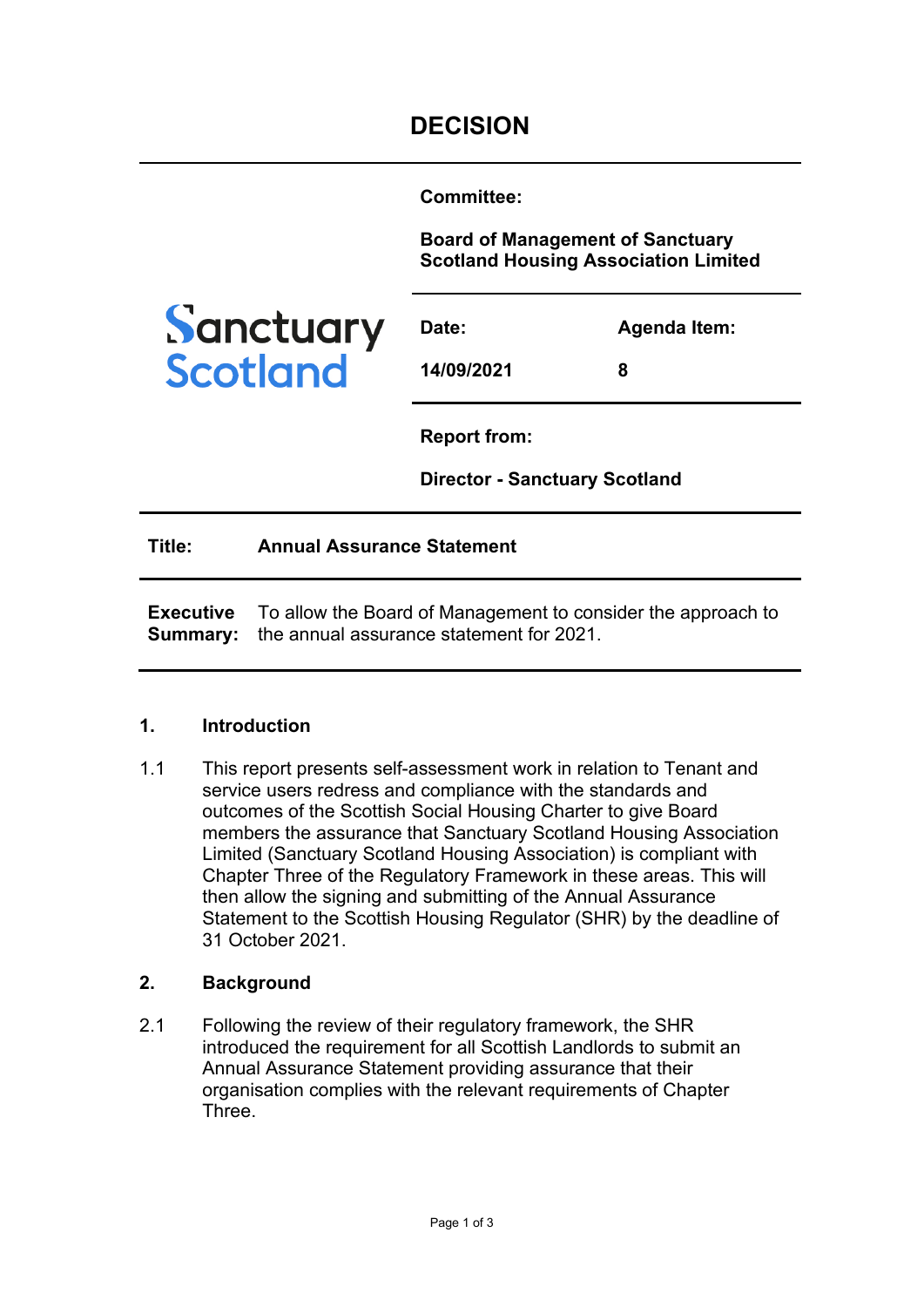- 2.2 Chapter Three of the framework primarily covers:
	- Assurance and Notification;
	- Scottish Social Housing Charter Performance;
	- Tenants and Service Users Redress;
	- Whistleblowing;
	- Equality and Human Rights;
	- Compliance with and information submission in accordance with key guidance - notifiable events, group structures, consulting tenants where tenant consent is required, financial viability of registered social landlords, determination of accounting requirements, preparation of financial statements;
	- The standards of Governance and Financial Management; and
	- Constitutional requirements.

## **3. Assessment of the standards of tenant and service user redress and compliance with the Scottish Social Housing Charter**

- 3.1 An assessment exercise was carried out on the topics above**.** These were also discussed by the senior management team at their monthly meeting on 11 August 2021.
- 3.2 Given the level of evidence available against each of the headings it is recommended that the Board of Management consider Sanctuary Scotland Housing Association to be compliant in both areas, with no items of materiality requiring to be highlighted to the SHR.

# **4. The 2021 Annual Assurance Statement for Sanctuary Scotland Housing Association**

- 4.1 The proposed annual assurance statement for 2021 is provided for consideration and approval.
- 4.2 The wording of the statement has been expanded to include reference to the collection of data for equalities and human rights and that the adjustments made in response to Covid-19 have not prevented compliance with our legal, statutory and regulatory obligations. The SHR guidance and the updated Scottish Federation of Housing Associations Assurance Statement toolkit have been considered prior to updating the statement.

# **5. Appraisal**

- 5.1 Risk management
- 5.1.1 RM 4 Governance; Sanctuary Scotland Housing Association must comply with the Regulatory Framework and the assessment process mitigates the risk of meeting requirements in respect of the Annual Assurance Statement.